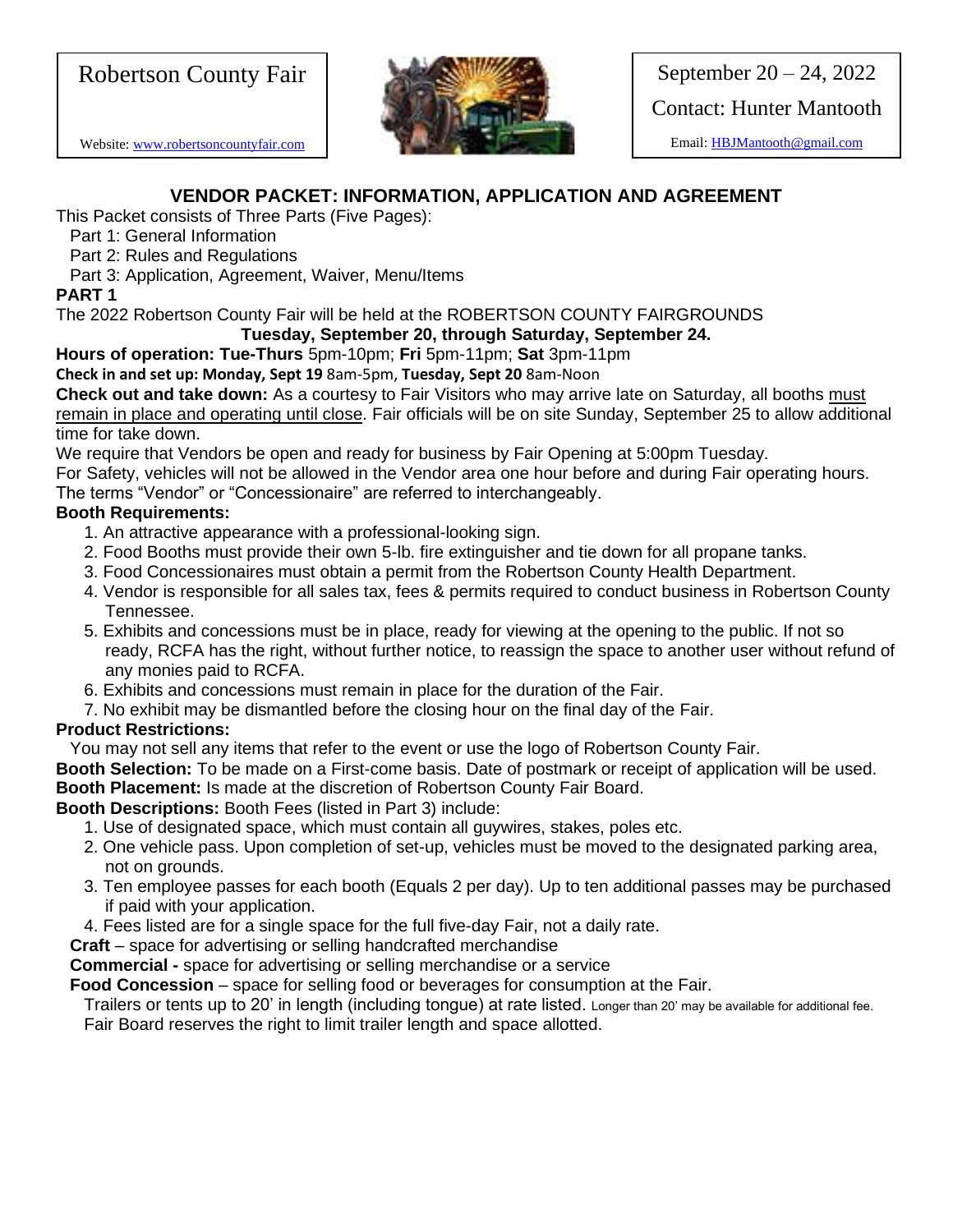#### **Application Procedure:**

All fees must be paid with this application. If application is denied, fees will be refunded. Incomplete applications will not be considered. If Vendor cancels this reservation without prior approval or after August 20, 2022, fees shall be forfeited.

- 1. Signed and Dated Application Form, including Vendor Agreement and Waiver.
- 2. Full payment of Fees for space rental and additional employee passes.
- 3. A photograph of your booth, wagon or display.
- 4. Detailed product descriptions (not just product names) of the items that you intend to sell. Items will be approved or denied on the acceptance form.
- 5. Certificate of Insurance showing at least One Million Dollars (\$1,000,000.00) Liability Coverage.
- Each contractor shall obtain and keep in force until completion of the "project", including set up and tear down, a commercial general liability insurance contract with liability limits equal to or greater than \$1,000,000 each occurrence. The contractor shall provide a certificate of insurance to the Robertson County Fair Association evidencing such coverage at the time the application is submitted. Such contractor shall name Robertson County Fair Association, Inc. as an Additional Insured. When adding as additional insured **PLEASE ENSURE THE CORRECT NAME AND ADDRESS IS USED: ROBERTSON COUNTY FAIR ASSOCIATION, INC. PO BOX 921 SPRINGFIELD, TN 37172**
- Hold Harmless/Indemnification: Contractor shall be solely responsible for any and all injuries to persons or damages of property or any other injury, claim, damage of loss of whatever nature arising directly or indirectly form the "project". Contractor shall INDEMNIFY, SAVE, AND HOLD HARMLESS Robertson County Fair Association and its employees, agents and volunteers from and against all liability, loss, damages, claims, costs and expenses including attorney fees arising out of injury to person or damages to property or any other injury, claim, damage, loss, cost or expense arising from the "project".

#### **PART 2 RULES AND REGULATIONS OF ROBERTSON COUNTY FAIR**

#### **The term "Vendor" shall apply to Vendors, Food Concessionaires, Exhibitors and Demonstrators FAILURE TO ABIDE BY THE FOLLOWING RULES AND REGULATIONS MAY RESULT IN REMOVAL OF ANY EXHIBIT, SHOW OR CONCESSION FROM THE FAIRGROUNDS, AND/OR RESULT IN DENIAL OF FUTURE SPACE.**

- 1. All parties to this agreement shall comply with all pertinent laws, rules and ordinances of the State of Tennessee and the County of Robertson, and the Rules and Regulations governing the Robertson County Fair (RCFA). Such laws, ordinances, rules and regulations are expressly made a part of this agreement.
- 2. The entire operations of the Fair shall be under the authority and management of the Board of Directors of Robertson County Fair Association. Vendor shall abide by management decisions for the duration of the fair. All decisions made by RCFA's Management are final. Any problems should be brought to the attention of management.
- 3. This agreement is a license to use a designated space for a specific and limited use, and for only the time specified.
- 4. Vendor space is subject to relocation if deemed necessary in the sole judgment of the fair.
- 5. Vendor shall not assign, sublease, or apportion the whole or any part of assigned space unless first obtaining written permission of RCFA. The right to operate a booth on the Fairgrounds is nontransferable and is nonproprietary.
- 6. In case of acts of God, exigencies of war, threats of terrorism, or an elevated national state of alert due to terrorist acts, or emergencies, or weather conditions necessitating the canceling of this licensed event for the date herein named, the RCFA may cancel this contract and refund any monies paid in advance, with no further liability to Vendor.
- 7. All property taken into the fairgrounds by Vendor is taken at the Vendor's own risk; RCFA shall not be responsible for any loss due to damage from fire, theft, windstorm, repossession, or from any other cause whatsoever.
- 8. No permanent structures are to be built. Painting, paneling, papering or other substances may not be put on the walls.
- 9. All material and equipment belonging to Vendor must be removed from Fairgrounds within one (1) day following closing day. RCFA will not assume responsibility for storing any material or equipment. Items not removed will be considered abandoned and become the property of the RCFA, who shall dispose of them in any manner it deems necessary.
- 10. Vendors may not engage in activities or demonstrations outside their contracted space. Salespeople will not be allowed to work in the aisles. Signs, decorations, merchandise, or other items must not be placed outside the rented space.
- 11. All exhibits, booths, decorations, and products may be subject to safety inspections by local authorities.
- 12. Vendor agrees to keep space free of trash, paper or refuse and shall use containers so designated. At no time shall refuse be placed on ground outside of booth space. This includes set-up, operation, and tear-down. Vendors are responsible for transporting and disposing of refuse in provided containers.
- 13. No alcoholic beverages are permitted on fairgrounds.
- 14. All pets must be on a leash and controlled by owner at all times.
- 15. Unbecoming conduct, which includes nudity or use of profane, obscene and/or abusive or threatening language by Vendor, shall be grounds for termination of Vendor's agreement for use of space and eviction from fairgrounds.
- 16. The RCFA reserves the right to remove from the Fairgrounds any exhibit, show or concession, or any part thereof, which the RCFA deems objectionable, with no refund to be made.
- 17. Exhibitors may sell only items that are pre-approved by RCFA's Management. Spot checks will be made for violations.
- 18. Sound devices of all types are subject to the approval of RCFA's Management. The volume must be controlled so as not to interfere with neighboring booths.
- 19. The sampling of food shall also be subject to Health Department Regulations and approval of RCFA's Management.
- 20. Demonstrations, presentations and drawing for prizes are subject to the approval and regulations of RCFA's Management.
- 21. Vendor expressly waives any claims for damages against RCFA in the event this agreement is cancelled for violation of any of the provisions hereof; Vendor in such case shall not be entitled to any refund of monies paid to RCFA. Vendor waives all claims of whatsoever nature against the RCFA, its officers, employees or agents.

#### **VENDOR AND EXHIBITOR CREDENTIALS**

Vendor will receive entrance passes upon full payment of all fees. Gate admission and parking credentials will be available at the Fair Office. Vehicles displaying credentials are allowed on the Fairgrounds only prior to opening and after closing each day of the Fair. **Vendors and employees entering fairgrounds without valid credentials will be charged the full admission price – NO EXCEPTIONS AND NO REFUNDS!**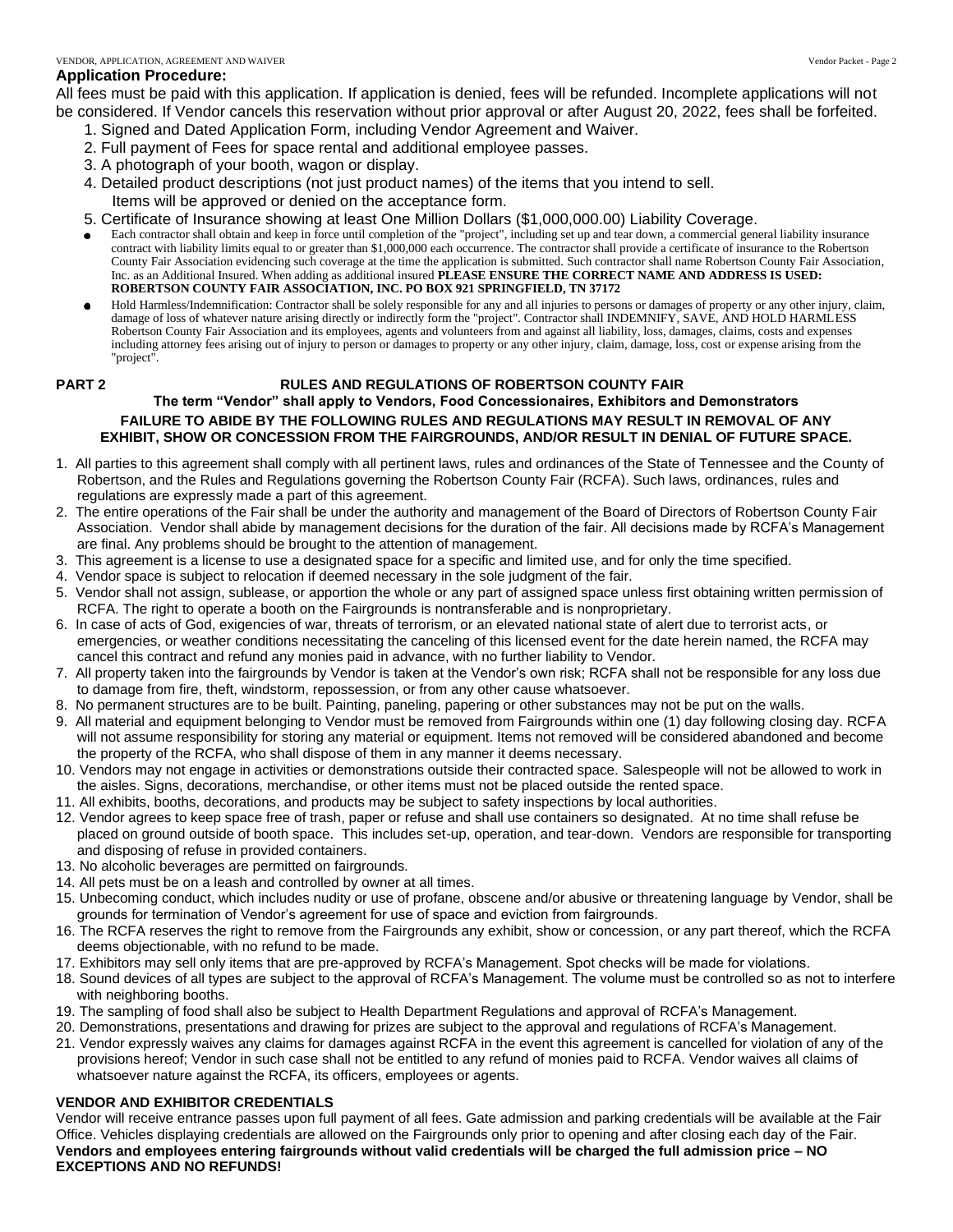#### **PART 3**

#### **VENDOR APPLICATION**

Please Note: This is an application for space and does not guarantee approval until accepted by RCFA Management. Full payment, photographs of your booth, concession or exhibit and copy of your insurance with the Robertson County Fair Association, INC. PO Box 921 Springfield TN 37172 listed as additional insured must be included. Fill in all requested information and supply all attachments. Incomplete applications will not be considered. **(Please print)**

#### **Indoor Spaces – Craft or Commercial Only**

| Quantity /<br><b>Requirement</b> | <b>Size</b>     | <b>Electricity Needed?</b> | <b>Fees</b><br>(Single<br>Space)<br>submitted<br>before 8/1/22 | <b>Fees</b><br>(Single<br>Space)<br>submitted<br>after 8/1/22 | <b>Total</b> |
|----------------------------------|-----------------|----------------------------|----------------------------------------------------------------|---------------------------------------------------------------|--------------|
|                                  |                 | Y/N                        |                                                                |                                                               |              |
|                                  | $9'$ W x $7'$ D | Amps                       | \$125.00                                                       | \$225.00                                                      |              |
|                                  | $9'$ W x 10'    | Y/N                        |                                                                |                                                               |              |
|                                  | D               | <b>Amps</b>                | \$125.00                                                       | \$225.00                                                      |              |
|                                  | 14' W x8'       | Y/N                        |                                                                |                                                               |              |
|                                  | D               | <b>Amps</b>                | \$175.00                                                       | \$275.00                                                      |              |
|                                  | $15'$ W $x$     | Y/N                        |                                                                |                                                               |              |
|                                  | $14'$ D         | Amps                       | \$250.00                                                       | \$350.00                                                      |              |
|                                  |                 |                            | <b>Total Indoor</b>                                            | <b>Total Indoor</b>                                           |              |
|                                  |                 |                            | <b>Fees</b>                                                    | <b>Fees</b>                                                   |              |

#### **Outdoor Spaces – Craft or Commercial Only (Non-Food)**

| <b>Quantity /</b><br><b>Requirement</b> | <b>Type</b><br>and<br><b>Size</b>               | <b>Electricity</b><br>Needed? | <b>Water</b><br>Needed? | <b>Fees</b><br>(Single<br>Space)<br>submitted<br>before 8/1/22 | <b>Fees</b><br>(Single<br>Space)<br>submitted<br>after 8/1/22 | <b>Total</b> |
|-----------------------------------------|-------------------------------------------------|-------------------------------|-------------------------|----------------------------------------------------------------|---------------------------------------------------------------|--------------|
|                                         | <b>Commercial</b><br>10' W x20' D<br>(Non Food) | Y/N<br>Amps                   | Y/N                     | \$125.00                                                       | \$225.00                                                      |              |
|                                         | Craft<br>10' W x20' D<br>(Non Food)             | Y/N<br>Amps                   | Y/N                     | \$125.00                                                       | \$225.00                                                      |              |
|                                         | <b>Commercial</b><br>20' W x20' D<br>(Non Food) | Y/N<br>Amps                   | Y/N                     | \$200.00                                                       | \$300.00                                                      |              |
|                                         | Craft<br>20' W x20' D<br>(Non Food)             | Y/N<br>Amps                   | Y/N                     | \$200.00                                                       | \$300.00                                                      |              |
|                                         |                                                 |                               |                         | <b>Total</b>                                                   | <b>Total</b>                                                  |              |
|                                         |                                                 |                               |                         | <b>Non Food</b>                                                | <b>Non Food</b>                                               |              |
|                                         |                                                 |                               |                         | <b>Fees</b>                                                    | <b>Fees</b>                                                   |              |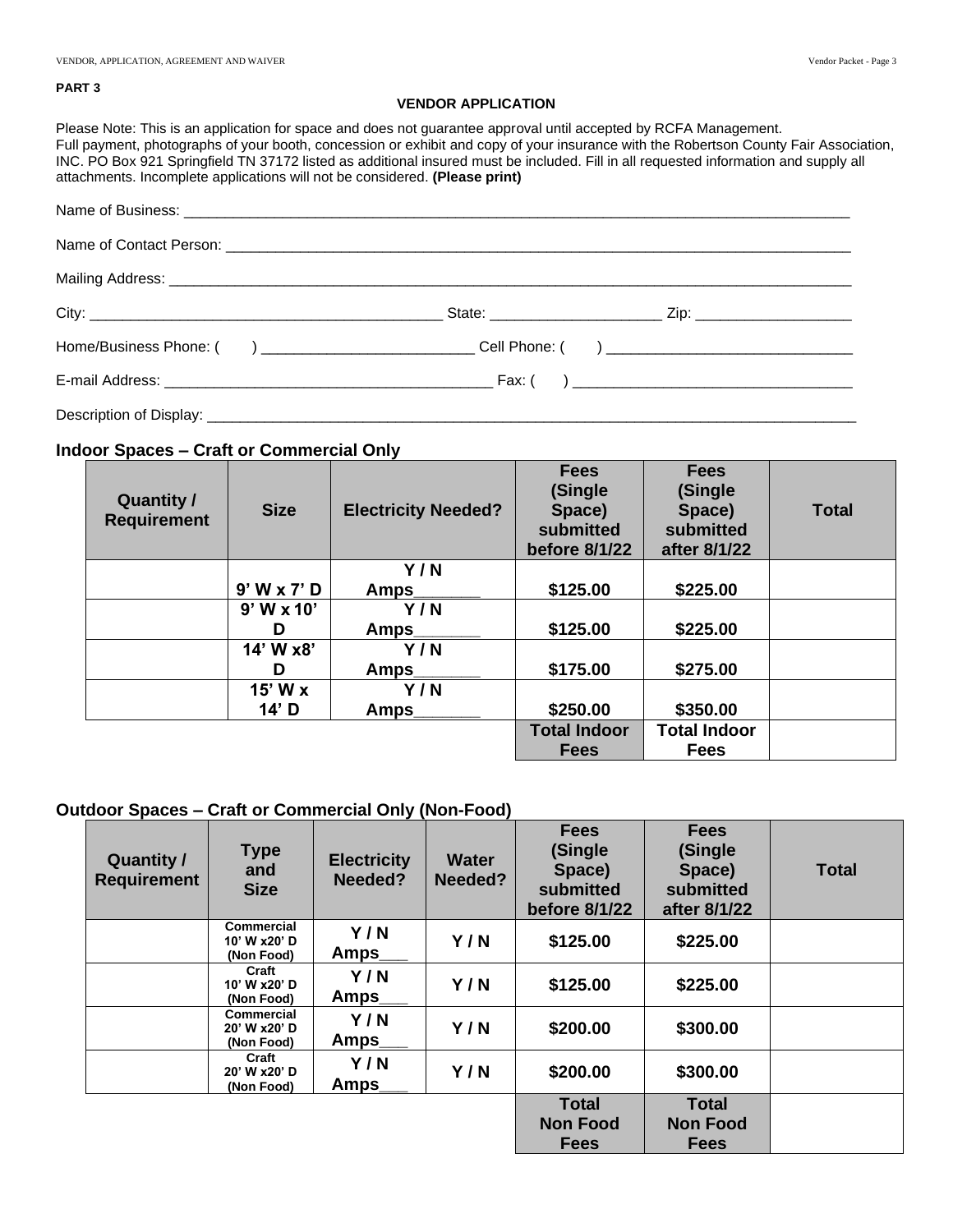| .uvv. opavov                            |                                           |                               |                         |                                                                 |                                                               |              |
|-----------------------------------------|-------------------------------------------|-------------------------------|-------------------------|-----------------------------------------------------------------|---------------------------------------------------------------|--------------|
| <b>Quantity /</b><br><b>Requirement</b> | <b>Type</b><br>and<br><b>Size</b>         | <b>Electricity</b><br>Needed? | <b>Water</b><br>Needed? | <b>Fees</b><br>(Single)<br>Space)<br>submitted<br>before 8/1/22 | <b>Fees</b><br>(Single<br>Space)<br>submitted<br>after 8/1/22 | <b>Total</b> |
|                                         | Food<br><b>Concession</b><br>20' W x20' D | Y/N<br><b>Amps</b>            | Y/N                     | \$600.00                                                        | \$700.00                                                      |              |
|                                         | Food<br><b>Concession</b><br>10' W x20' D | Y/N<br><b>Amps</b>            | Y/N                     | \$450.00                                                        | \$550.00                                                      |              |
|                                         |                                           |                               |                         | <b>Total</b><br>Food<br><b>Concession</b>                       | <b>Total</b><br>Food<br><b>Concession</b>                     |              |
|                                         |                                           |                               |                         | <b>Fees</b>                                                     | <b>Fees</b>                                                   |              |

### **Add-ons**

| <b>Quantity /</b><br><b>Requirement</b>                | <b>Items</b>                                                                                                               | <b>Electricity</b><br>Needed? | <b>Water</b><br>Needed? | <b>Fees</b><br>(Single Space)      | <b>Total</b> |
|--------------------------------------------------------|----------------------------------------------------------------------------------------------------------------------------|-------------------------------|-------------------------|------------------------------------|--------------|
| Tuesday<br>Wednesday<br>Thursday<br>Friday<br>Saturday | <b>Additional Employee</b><br><b>Passes</b><br>(Maximum of 10)<br>(This rate only<br>available if paid with<br>booth fees) | N/A                           | N/A                     | \$6.00 each                        |              |
| Unit Length                                            | <b>RV Space and Hook-</b><br>up<br>No Sewer Available<br>(Limited space<br>available)                                      | Y/N<br>Amps                   | Y/N                     | \$75.00                            |              |
| Unit Length                                            | <b>Refrigerated Truck</b><br><b>Space</b><br>May not be adjacent<br>to booth<br>(Limited space<br>available)               | Y/N<br><b>Amps</b>            | N/A                     | \$75.00                            |              |
|                                                        |                                                                                                                            |                               |                         | <b>Total Add-On</b><br><b>Fees</b> |              |

### **TOTALS**

| <b>Total Indoor Fees</b>      |  |
|-------------------------------|--|
| <b>Total Non-Food Outdoor</b> |  |
| <b>Total Food Concession</b>  |  |
| <b>Subtotal</b>               |  |
| <b>Total Add-ons</b>          |  |
| <b>TOTAL PAYMENT ENCLOSED</b> |  |

**Electrical Hook Up:** Only one (1) circuit of the noted amperage is assigned to your space unless otherwise stated.

#### **Make Checks Payable to**:

Robertson County Fair Association, Inc. c/o Booth Rental Committee P.O. Box 921 Springfield, TN 37172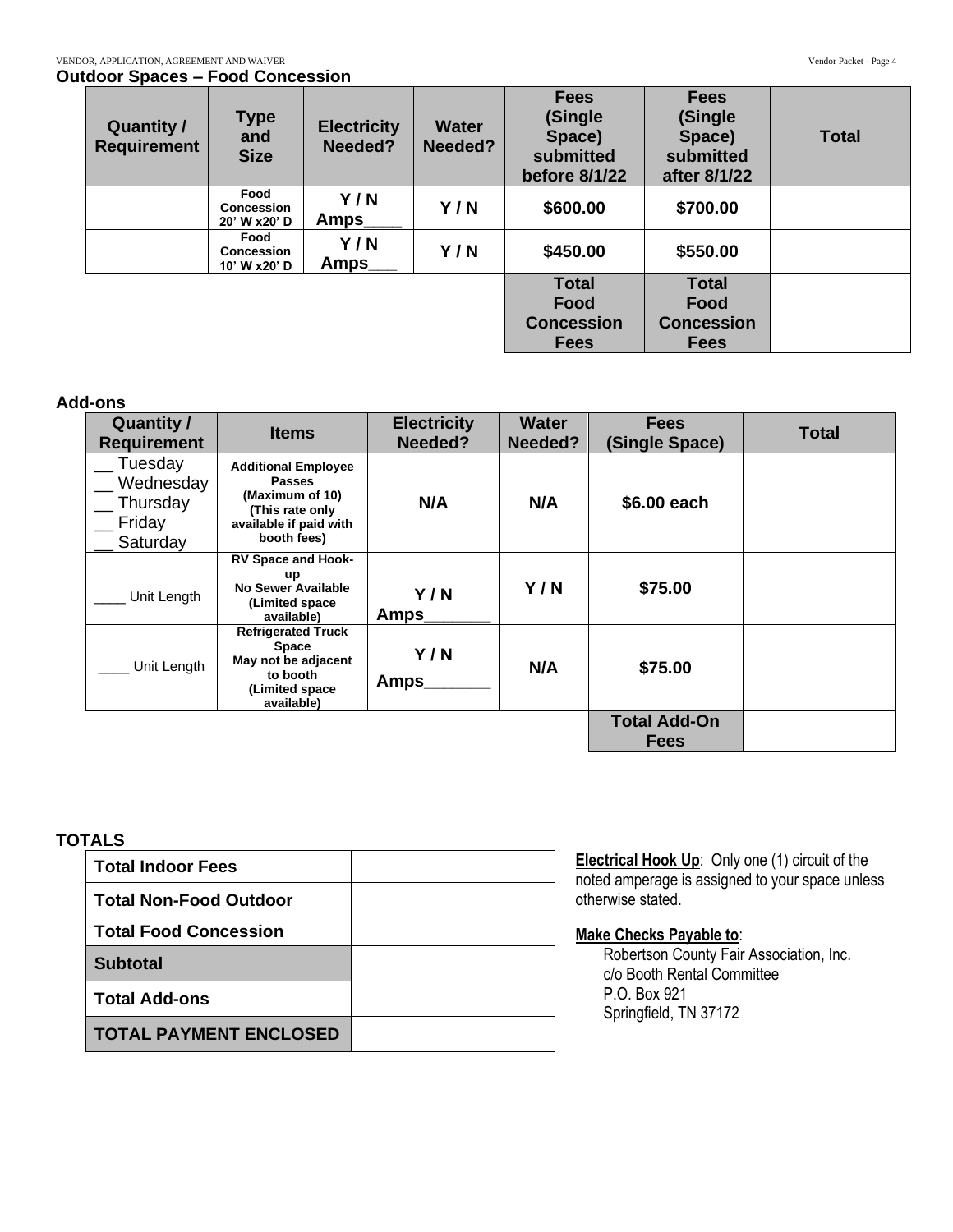Booth acceptance is based on the understanding that you will sell only those items listed on your application. You may not sell any additional items without the express consent of the Fair Board. Please call if you have any questions. **AGREEMENT**

By signature below, Vendor acknowledges that he has received a complete copy of all parts of the Vendor Packet, and has read all of the terms and conditions, and rules and regulations. Vendor agrees that upon acceptance by Robertson County Fair, Vendor shall be bound for the use and rental of Vendor's space by the Terms and Conditions contained in the Vendor Packet, which includes *Part 1: General Information*, and the restrictions, conditions and procedures; Part *2: Rules and Regulations;* and *Part 3: Vendor Application form and this Agreement and Waiver plus Approved Item listing*.

#### **WAIVER AND INDEMNITY**

As part of the consideration for the acceptance of Vendor's application for rental of space at the Robertson County Fair, located on the grounds of the Robertson County Fair Association, in Springfield, Robertson County, Tennessee, Vendor agrees to save and hold harmless Robertson County Fair ("RCF") and Robertson County Fair Association ("RCFA"), and their agents, officers, directors, and employees, and to defend and protect them at all times and indemnify them against all claims, demands, judgments, awards, fines, penalties, or other assessments, arising out of , or from the use of the space provided to Vendor at the fairgrounds. This includes, but is not limited to, claims for personal injuries, sickness, mental anguish or death, and claims of personal property damage. This includes reimbursement by Vendor to RCF and RCFA for all attorneys' fees & costs of defending any such claims.

#### **VENDOR'S SIGNATURE**

*.*

VENDOR, INDIVIDUALLY, AND ON BEHALF OF ANY BUSINESS ENTITY LISTED IN THE VENDOR APPLICATION, HEREBY ACCEPTS THESE TERMS AND CONDITIONS AND AGREES TO BE BOUND UPON ACCEPTANCE OF THIS AGREEMENT BY ROBERTSON COUNTY FAIR ASSOCIATION

Date \_\_\_\_\_\_\_\_\_\_\_\_\_\_\_\_\_\_\_ Signature \_

Sign and return this form, together with your Full Payment, Certificate of Insurance, and Required Photos.

| For RCFA use:                                                                                                  | Date         |  |  |  |  |
|----------------------------------------------------------------------------------------------------------------|--------------|--|--|--|--|
| Accepted                                                                                                       | Notice Sent: |  |  |  |  |
| Denied                                                                                                         | Notice Sent: |  |  |  |  |
| You will be informed via email if you are approved<br>or denied.                                               |              |  |  |  |  |
| YOU WILL NOT BE APPROVED UNTIL<br>PAYMENT IS PAID IN FULL, CERTIFICATE OF<br>INSURANCE AND PHOTOS ARE RECEIVED |              |  |  |  |  |
| Location will be given when you arrive to set up on<br>September 19, 2022 or September 20, 2022                |              |  |  |  |  |

# Opportunities to Promote Your Business

[ ] Fair Sponsor [ ] Single Event Sponsor [ ] Catalog Ad [ ] Website [ ] Group/Company Fair Packages/Picnics

A representative will contact you regarding pricing for your selections above.